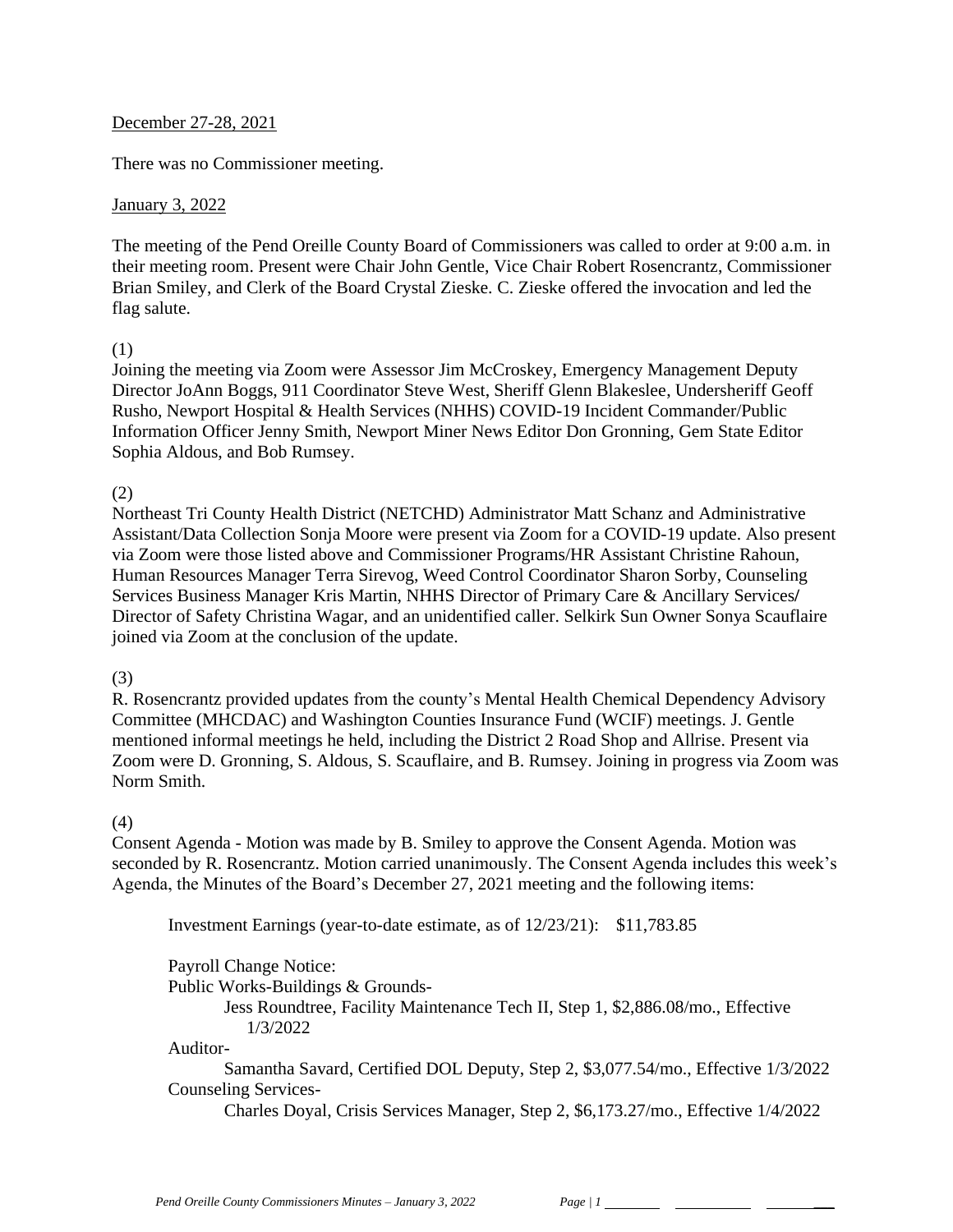### Cancellation Of Uncollectible Personal Property Taxes *RESOLUTION NO. 2022-01, COMMISSIONERS' RECORDING*

Establishment Of Judicial Services/Indigent Defense Department Within Current Expense Fund

*RESOLUTION NO. 2022-02, COMMISSIONERS' RECORDING* 

Adoption Of The Pend Oreille County Cafeteria Plan *RESOLUTION NO. 2022-03, COMMISSIONERS' RECORDING* 

Resolution Accepting Treasurer's List Of 2021 Property Tax Refunds *RESOLUTION NO. 2022-04, COMMISSIONERS' RECORDING* 

## (5)

T. Sirevog was present to discuss a proposed Covid-19 Vaccination, Testing and Face Covering Policy. The Board expressed support of purchasing contactless temperature scanners. Present via Zoom were B. Rumsey and S. Scauflaire.

### (6)

J. Gentle was excused to participate in the Washington State Association of Counties (WSAC) Virtual Assembly, and the Board recessed for lunch at 11:53 p.m.

### (7)

The meeting resumed at 1:15 p.m.

### (8)

J. Gentle provided an update from the WSAC Virtual Assembly.

### (9)

Motion was made by R. Rosencrantz to approve the Qualifacts Systems, Inc. Agreement for Carelogic Electronic Health Records software for Counseling Services and have Commissioner Chair Gentle sign the DocuSign related document. Motion was seconded by B. Smiley. Motion carried unanimously.

Qualifacts-Carelogic Agreement *RESOLUTION NO. 2022-05, COMMISSIONERS' RECORDING* 

### (10)

Motion was made by B. Smiley to approve the request to reinstate Carli Kirkwood as temporary Courtroom Help at \$15.82/hour, for the length of the current jury trial and approve the Payroll Change Notice. Motion was seconded by R. Rosencrantz. Motion carried unanimously.

Payroll Change Notice: County Clerk-Carli Kirkwood, Temp Courtroom Help, \$15.82/hr., Effective 1/3/2022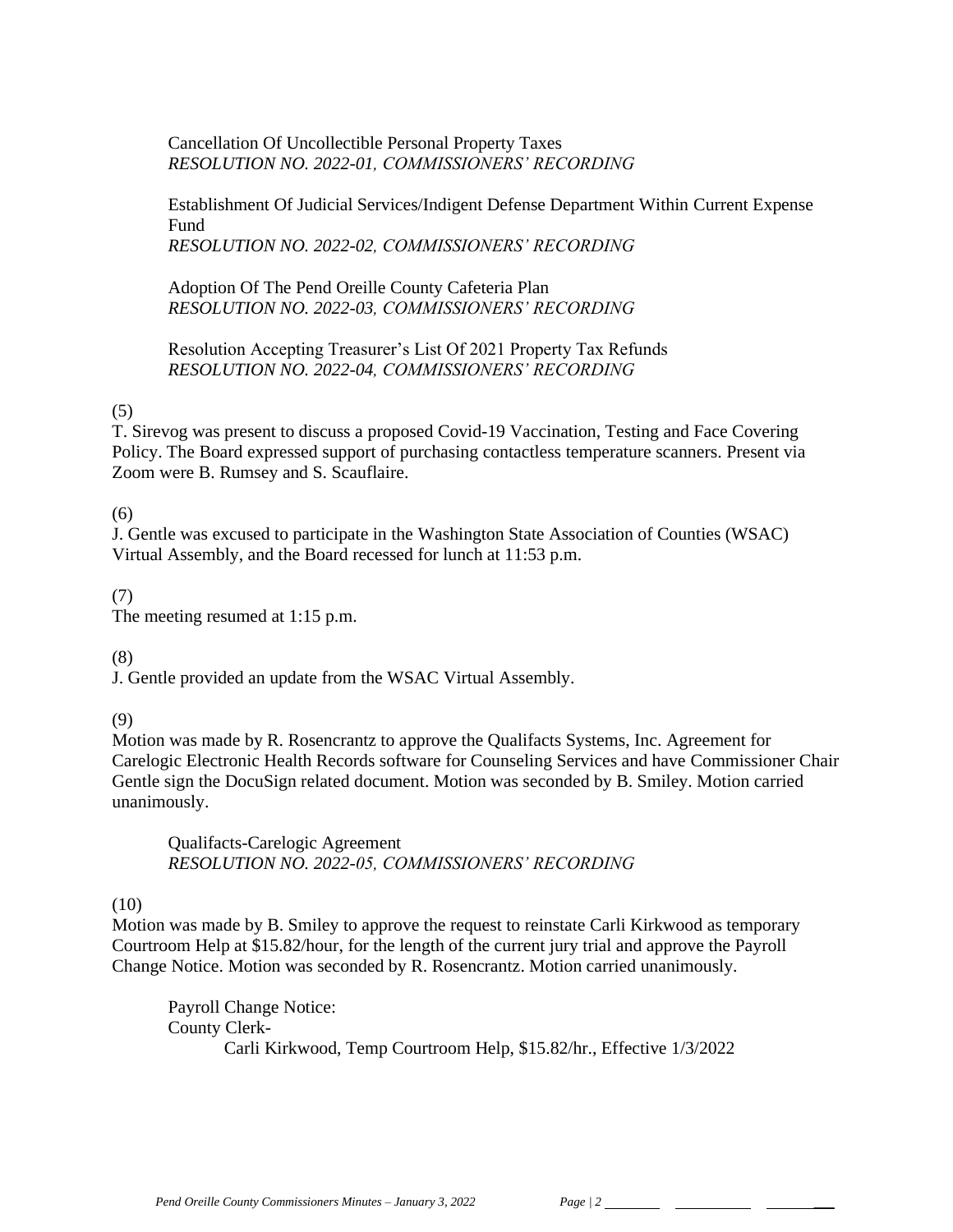### (11)

The Board reviewed board and committee assignments. Present via Zoom were B. Rumsey and D. Gronning.

Motion was made by B. Smiley to appoint Commissioner Gentle to represent POC on the Martin Hall Board of Directors, with Commissioner Rosencrantz as the alternate, and to send the letter of appointments to the Martin Hall Board of Directors. Motion was seconded by R. Rosencrantz. Motion carried unanimously.

Motion was made by B. Smiley to appoint Commissioner Rosencrantz and Commissioner Smiley to represent the County on the NETCHD Board, and to send the letter of appointments to NETCHD. Motion was seconded by R. Rosencrantz. Motion carried unanimously.

Motion was made by R. Rosencrantz to appoint Commissioner Gentle to represent POC on the Aging and Long-Term Care of Eastern Washington Board and Commissioner Rosencrantz as our alternate, and to send a letter to ALTCEW notifying them of the appointments. Motion was seconded by B. Smiley. Motion carried unanimously.

Motion was made by B. Smiley to appoint to Tri-County Economic Development District Commissioner Robert Rosencrantz, with Commissioner Brian Smiley as the alternate, and to appoint Commissioner Rosencrantz to represent the County on the TEDD Technical Advisory Committee, with Commissioner Smiley as the alternate, and for the Board to send the letters of appointments. Motion was seconded by R. Rosencrantz. Motion carried unanimously.

(12) B. Smiley was excused from 3:02 p.m. to 3:17 p.m.

### (13)

A discussion was held on redistricting precincts. Present were Auditor Marianne Nichols, POC Democratic Party Chair Katherine Schutte, POC Republican Party Chair Bill Deilke, Norris Boyd, and via Zoom were Treasurer Nicole Dice, POC Democratic Party Secretary Marie Bjork-Haugen, N. Smith, B. Rumsey, D. Gronning, Rp, and S. Scauflaire. Maps were reviewed by the group and by consensus of the Party Chairs, recommendation was made to increase the number of precincts to 33.

## (14)

Public Comment –B. Rumsey, D. Gronning, Rp, and S. Scauflaire were present but did not provide comment.

### (15) Meeting continued to January 4.

### January 4, 2022

The meeting resumed at 9:00 a.m. with J. Gentle, R. Rosencrantz, B. Smiley, and C. Zieske present.

### (16)

Public Works Director Mary Jensen was present for an update. She explained the need to hire for two previously requested positions. T. Sirevog joined the update and reported that the Road Maintenance Manager job description has now been approved by the union. D. Gronning joined the update in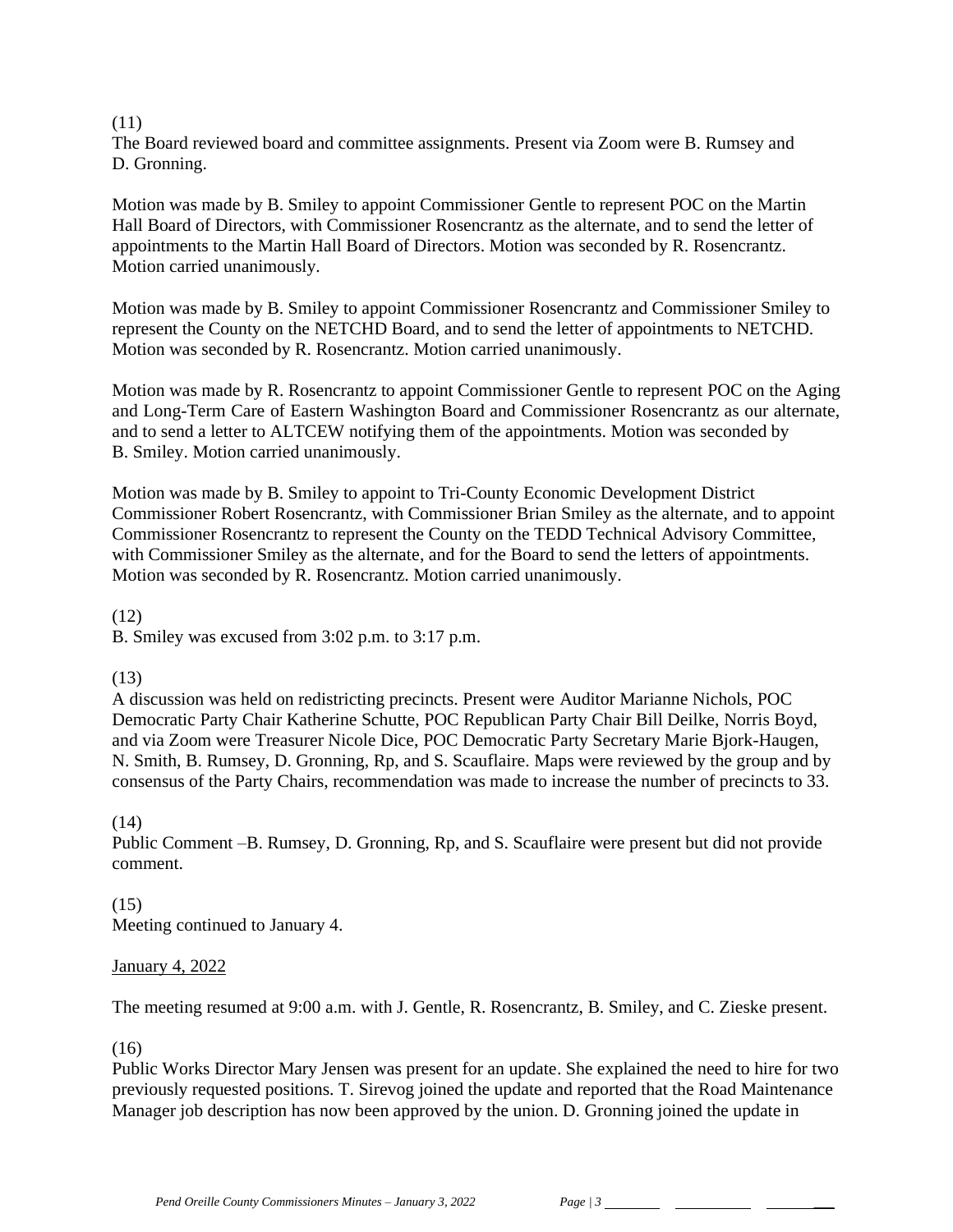progress via Zoom. Motion was made by B. Smiley to advertise and hire a Road Maintenance Manager, from Step 1 to Step 3 DOE. Motion was seconded by R. Rosencrantz. Motion carried unanimously. T. Sirevog left the update.

Motion was made by R. Rosencrantz to approve Washington State Parks and Recreation Commission Agreement #WR 921-064 with Pend Oreille County in the form of Snow Removal Amendment Number 3. Motion was seconded by B. Smiley. Motion carried unanimously.

Interagency Agreement Between Washington State Parks And Recreation Commission And Pend Oreille County Department Of Public Works— Agreement #WR 921-064 Snow Removal Amendment No. 3 (Amending A-2020-01) *AGREEMENT NO. 2022-01, COMMISSIONERS' RECORDING*

Some discussion was held on a scenic pullout and biking/hiking trails.

### (17)

Motion was made by B. Smiley to appoint Commissioner Robert Rosencrantz to the Rural Resources Governing Board of Directors, and Commissioner Brian Smiley as the alternate, and to send the letter of appointments to Rural Resources. Motion was seconded by R. Rosencrantz. Motion carried unanimously.

### (18)

Motion was made by B. Smiley to approve the Washington State Department of Agriculture Fairs Program Capital Project Grants Agreement #K3697 for the grant amount of \$150,000 to POC Fair, and for the Chair to sign via DocuSign. Motion was seconded by R. Rosencrantz. Motion carried unanimously.

Washington State Department of Agriculture Fairs Program Capital Project Grants Agreement #K3697-Pend Oreille County Fair *GRANT NO. 2022-01, COMMISSIONERS' RECORDING*

## (19)

Motion was made by R. Rosencrantz to approve Washington State Department of Agriculture Fairs Program Capital Project Grants Agreement #K3698 for \$100,000 for the POC Fair and allow for the Chair to sign via DocuSign. Discussion included the estimate received for repairs and requesting that B. Smiley recommend to the Fair Board to get an additional quote for services. Motion was seconded by B. Smiley. Motion carried unanimously.

Washington State Department of Agriculture Fairs Program Capital Project Grants Agreement #K3698-Pend Oreille County Fair *GRANT NO. 2022-02, COMMISSIONERS' RECORDING*

### (20)

The Board held a discussion regarding Public Defender contracts. Present was Financial Manager Jill Shacklett, and via Zoom were Attorneys Brett Billingsley, Carson Van Valkenburg, and Derek Reid.

### (21)

The Board recessed for lunch at 11:57 a.m.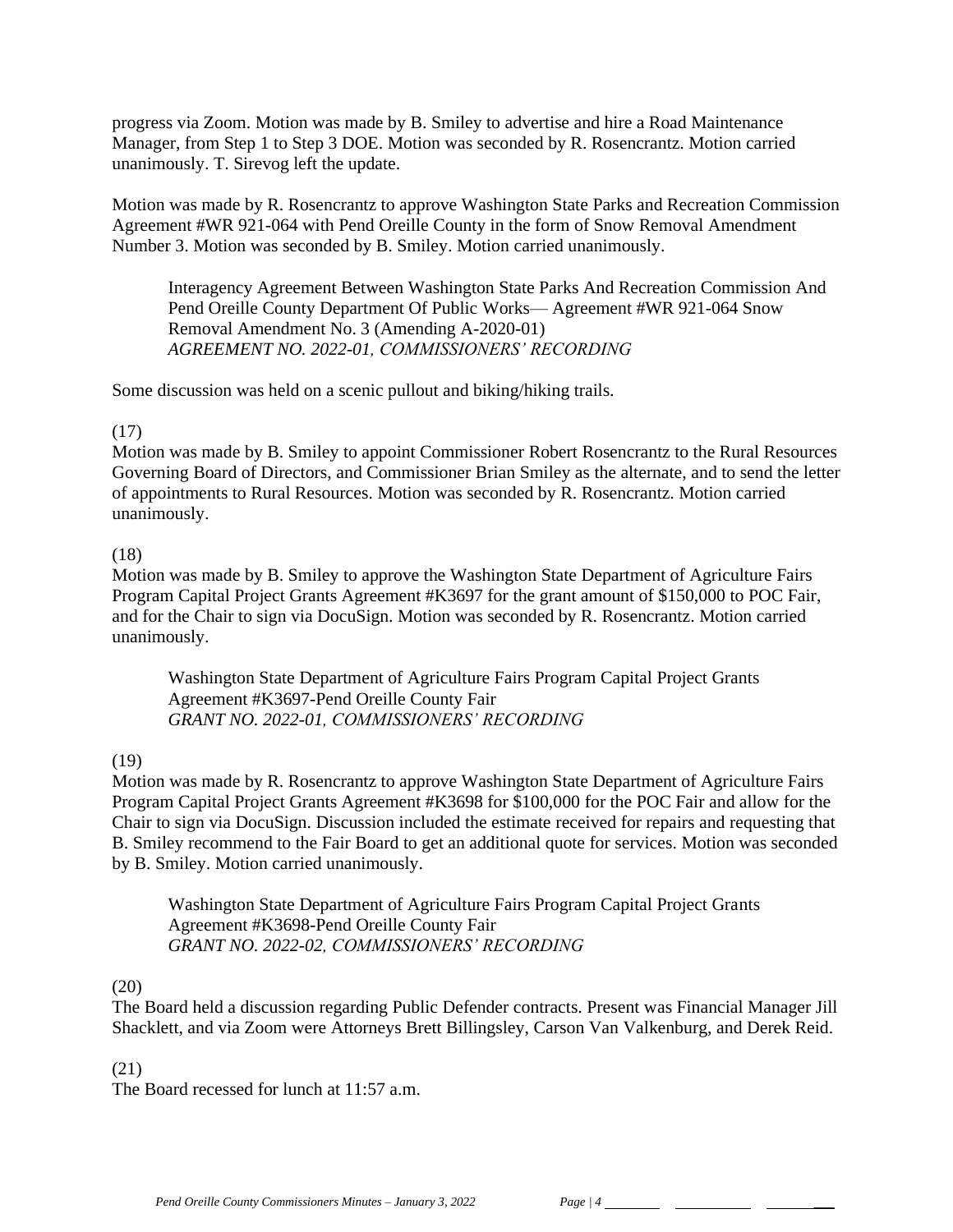### (22) The meeting resumed at 1:15 p.m. Present via Zoom was N. Smith.

## (23)

T. Sirevog was present to discuss an updated COVID-19 Safety Plan. Present via Zoom momentarily was N. Smith. Motion was made by B. Smiley to approve the revised POC COVID-19 Safety Plan. Motion was seconded by R. Rosencrantz. Motion carried unanimously.

T. Sirevog said union approval has been received for the Transportation Technical Specialist job description. Motion was made by R. Rosencrantz to advertise and hire a Transportation Technical Specialist for Step 1 through Step 3 DOE. Motion was seconded by B. Smiley. Motion carried unanimously.

Motion was made by B. Smiley to advertise and hire a Coalition Coordinator for the Cusick location at Steps 1-3, DOE. Motion was seconded by R. Rosencrantz. Motion carried unanimously.

Motion was made by R. Rosencrantz to approve the hiring of Stacey Hughes as a temporary employee in the position of Data Processing Accountant, at \$18.79/hour, to help with the Financial Manager position in the Auditor's Office, effective January 4, 2022. Motion was seconded by B. Smiley. Motion carried unanimously.

Also discussed were the four lowest positions on the Courthouse/Hall of Justice union salary schedule, which are near minimum wage. The Board was in support of increasing the wages.

(24)

The Board held a goal-setting session.

## (25)

M. Nichols and Elections Manager Liz Krizenesky were present to discuss election precincts.

(26)

Motion was made by B. Smiley to approve the Payroll Change Notice for Stacey Hughes. Motion was seconded by R. Rosencrantz. Motion carried unanimously.

Payroll Change Notice: Auditor-Stacey Hughes, Temp Data Processing Accountant, \$18.79/hr., Effective 1/4/2022

# (27)

Correspondence Received:

1.1 TEDD-Letter re: Washington Tourism Alliance and request for Hotel/Motel Tax Funds

1.2 DNR/T. Cooper-SEPA Lead Agency & Mitigated Determination of Non-significance

(28)

Correspondence Sent: Martin Hall Board of Directors- Letter of Board Appointments NETCHD/M. Schanz-Letter of Board Appointments ALTCEW/L. Kimball- Letter of Board Appointments